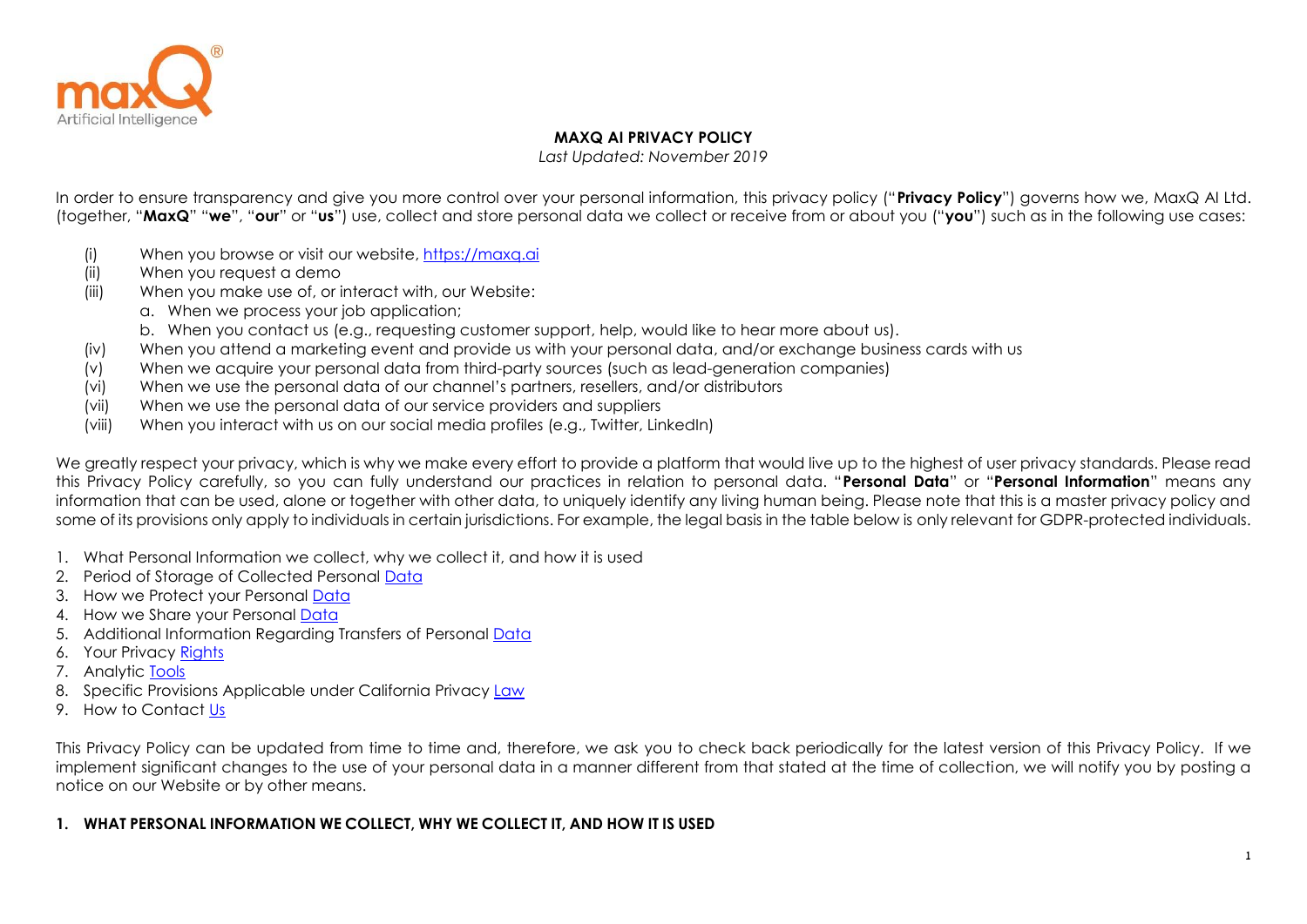| Specific personal data we<br>collect                                                                                                                                                                                  | Why is the personal data collected<br>and for what purposes?                                                                                                                            | Legal basis (GDPR only, if applicable)                                                                                                                                                                                                                                                                         | Third parties with whom we share<br>your personal data                                        | Consequences of not providing<br>the personal data                                                                                                                                       |  |  |
|-----------------------------------------------------------------------------------------------------------------------------------------------------------------------------------------------------------------------|-----------------------------------------------------------------------------------------------------------------------------------------------------------------------------------------|----------------------------------------------------------------------------------------------------------------------------------------------------------------------------------------------------------------------------------------------------------------------------------------------------------------|-----------------------------------------------------------------------------------------------|------------------------------------------------------------------------------------------------------------------------------------------------------------------------------------------|--|--|
| When you browse or visit our Website                                                                                                                                                                                  |                                                                                                                                                                                         |                                                                                                                                                                                                                                                                                                                |                                                                                               |                                                                                                                                                                                          |  |  |
| Cookies, analytic tools and<br>log files<br>For more information, please<br>read our cookies policy<br>maxq.ai/cookies                                                                                                | For the Website to function<br>properly<br>To analyze and improve your<br>$\bullet$<br>use of the Website<br>For debugging purposes<br>$\bullet$<br>For marketing purposes<br>$\bullet$ | Legitimate interests<br>$\bullet$<br>Consent<br>$\bullet$                                                                                                                                                                                                                                                      | Salesforce CRM<br>$\bullet$<br>Lead Liaison CRM<br>$\bullet$<br>Google Analytics<br>$\bullet$ | Cannot collect and store<br>$\bullet$<br>the information<br>Certain Website features<br>$\bullet$<br>may not be available<br>We cannot customize your<br>$\bullet$<br>Website experience |  |  |
| When you request a product demo                                                                                                                                                                                       |                                                                                                                                                                                         |                                                                                                                                                                                                                                                                                                                |                                                                                               |                                                                                                                                                                                          |  |  |
| Name<br>Which CT / PACS you have<br>Address<br>Phone                                                                                                                                                                  | To send to the proper Channel<br>Partner                                                                                                                                                | Processing is necessary for the<br>$\bullet$<br>performance of a contract to which<br>the data subject is party or in order<br>to take steps at the request of the<br>data subject prior to entering into a<br>contract<br>Legitimate interest (e.g. to allow you<br>$\bullet$<br>to evaluate our product.     | Salesforce CRM<br>$\bullet$<br>Lead Liaison CRM<br>$\bullet$                                  | No demo<br>$\bullet$                                                                                                                                                                     |  |  |
| When we process your job application                                                                                                                                                                                  |                                                                                                                                                                                         |                                                                                                                                                                                                                                                                                                                |                                                                                               |                                                                                                                                                                                          |  |  |
| Full name<br>Email<br>Description of your area of<br>$\bullet$<br>interest<br>Address<br>$\bullet$<br>CV and LinkedIn information<br>$\bullet$<br>Any other information you<br>$\bullet$<br>decide to provide us with | To process your job application<br>To assess the candidate                                                                                                                              | Processing is necessary for the<br>$\bullet$<br>performance of a contract to which<br>the data subject is party or in order<br>to take steps at the request of the<br>data subject prior to entering into a<br>contract<br>Legitimate interest (e.g. to assess<br>$\bullet$<br>your suitability as a candidate | Salesforce CRM<br>$\bullet$<br>Lead Liaison CRM<br>$\bullet$                                  | Cannot process your job<br>application<br>Cannot assess your suitability<br>as a candidate                                                                                               |  |  |
|                                                                                                                                                                                                                       | When you contact us (e.g. customer support, help, would like to hear more about us)                                                                                                     |                                                                                                                                                                                                                                                                                                                |                                                                                               |                                                                                                                                                                                          |  |  |
| Full name<br>Email<br>Description of your area of<br>interest<br>Address                                                                                                                                              | To process and answer questions<br>To provide support (e.g., to solve<br>$\bullet$<br>problems, bugs or issues)                                                                         | Processing is necessary for the<br>$\bullet$<br>performance of a contract to which<br>the data subject is party or in order<br>to take steps at the request of the<br>data subject prior to entering into a<br>contract<br>Legitimate interest (e.g. respond to<br>$\bullet$<br>a query sent by you)           | Salesforce CRM<br>$\bullet$<br>Lead Liaison CRM<br>$\bullet$                                  | Cannot answer your<br>questions, process your<br>requests, or provide support<br>Cannot send marketing<br>$\bullet$<br>communications and news<br>about the Software                     |  |  |
| When you attend a marketing event and provide Personal Data and/or exchange business cards with us                                                                                                                    |                                                                                                                                                                                         |                                                                                                                                                                                                                                                                                                                |                                                                                               |                                                                                                                                                                                          |  |  |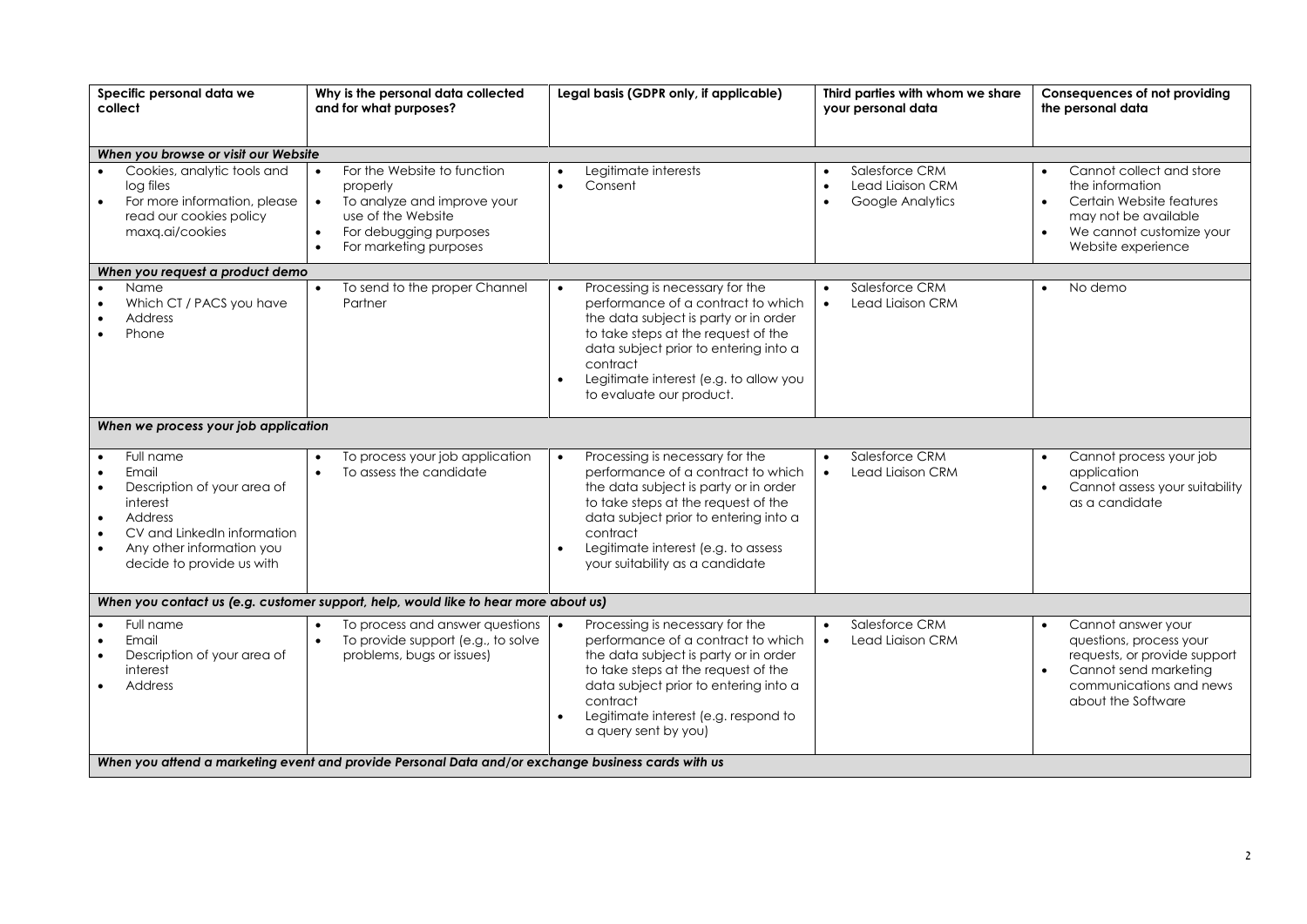| Specific personal data we<br>collect                                                                                                                                              | Why is the personal data collected<br>and for what purposes?                                                                                                                                             | Legal basis (GDPR only, if applicable)                                                                                                                                                                                                                                                                                                | Third parties with whom we share<br>your personal data                                        | Consequences of not providing<br>the personal data                                                                                                                                                                                |  |  |
|-----------------------------------------------------------------------------------------------------------------------------------------------------------------------------------|----------------------------------------------------------------------------------------------------------------------------------------------------------------------------------------------------------|---------------------------------------------------------------------------------------------------------------------------------------------------------------------------------------------------------------------------------------------------------------------------------------------------------------------------------------|-----------------------------------------------------------------------------------------------|-----------------------------------------------------------------------------------------------------------------------------------------------------------------------------------------------------------------------------------|--|--|
| Full name<br>Email address<br>Company name<br>$\bullet$<br>Job position<br>$\bullet$<br>Phone numbers<br>$\bullet$<br>Any other data you decide<br>$\bullet$<br>to provide/supply | To establish a business<br>$\bullet$<br>connection<br>To send marketing<br>$\bullet$<br>communications                                                                                                   | Legitimate interest (e.g., send you<br>$\bullet$<br>more information about MaxQ)<br>Consent<br>$\bullet$                                                                                                                                                                                                                              | Salesforce CRM<br>$\bullet$<br>Lead Liaison CRM<br>$\bullet$<br>Google Analytics<br>$\bullet$ | Cannot establish a business<br>connection<br>Cannot send marketing<br>communications                                                                                                                                              |  |  |
|                                                                                                                                                                                   | When we acquire your Personal Data from third-party sources (such as lead-generation companies)                                                                                                          |                                                                                                                                                                                                                                                                                                                                       |                                                                                               |                                                                                                                                                                                                                                   |  |  |
| Full name<br>Email address<br>$\bullet$<br>Company name<br>Job position                                                                                                           | To send marketing<br>$\bullet$<br>communications                                                                                                                                                         | Consent                                                                                                                                                                                                                                                                                                                               | Salesforce CRM<br>$\bullet$<br>Lead Liaison CRM<br>$\bullet$<br>Google Analytics<br>$\bullet$ | Cannot send marketing<br>communications and news<br>about the products                                                                                                                                                            |  |  |
|                                                                                                                                                                                   | When we use the Personal Data of our channel partners, resellers and distributors                                                                                                                        |                                                                                                                                                                                                                                                                                                                                       |                                                                                               |                                                                                                                                                                                                                                   |  |  |
| Full name<br>Email address<br>Company name<br>$\bullet$<br>Phone number<br>$\bullet$<br>Any other data you decide<br>$\bullet$<br>to provide/supply                               | To provide our products and<br>$\bullet$<br>services<br>To perform the applicable<br>$\bullet$<br>agreement<br>To communicate with our<br>$\bullet$<br>resellers, distributors, agents<br>and/or finders | Processing is necessary for the<br>$\bullet$<br>performance of a contract to which<br>the data subject is party or in order<br>to take steps at the request of the<br>data subject prior to entering into a<br>contract.<br>Legitimate interest (e.g., contract -<br>$\bullet$<br>related communications)                             | Salesforce CRM<br>$\bullet$<br>Lead Liaison CRM<br>$\bullet$                                  | Cannot provide our services<br>$\bullet$<br>Cannot perform the<br>$\bullet$<br>agreement<br>Cannot communicate with<br>$\bullet$<br><b>VOU</b><br>Cannot send marketing<br>$\bullet$<br>communications and news<br>about products |  |  |
| When we use the personal data of our service providers and suppliers                                                                                                              |                                                                                                                                                                                                          |                                                                                                                                                                                                                                                                                                                                       |                                                                                               |                                                                                                                                                                                                                                   |  |  |
| Full name<br>Email address<br>Company name<br>$\bullet$<br>Job position<br>$\bullet$<br>Phone number<br>$\bullet$<br>Any other data you decide<br>$\bullet$<br>to provide/supply  | To contact our service providers<br>$\bullet$<br>or suppliers<br>To perform the applicable<br>$\bullet$<br>agreement                                                                                     | Processing is necessary for the<br>$\bullet$<br>performance of a contract to which<br>the data subject is party or in order<br>to take steps at the request of the<br>data subject prior to entering into a<br>contract.<br>Legitimate interest (e.g., perform the<br>$\bullet$<br>contract, send contract-related<br>communications) | Salesforce CRM<br>$\bullet$<br>Lead Liaison CRM<br>$\bullet$                                  | Cannot contact our service<br>providers or suppliers<br>Cannot perform the<br>$\bullet$<br>agreement                                                                                                                              |  |  |
| When you interact with us on our social media profiles (e.g., Twitter, LinkedIn)                                                                                                  |                                                                                                                                                                                                          |                                                                                                                                                                                                                                                                                                                                       |                                                                                               |                                                                                                                                                                                                                                   |  |  |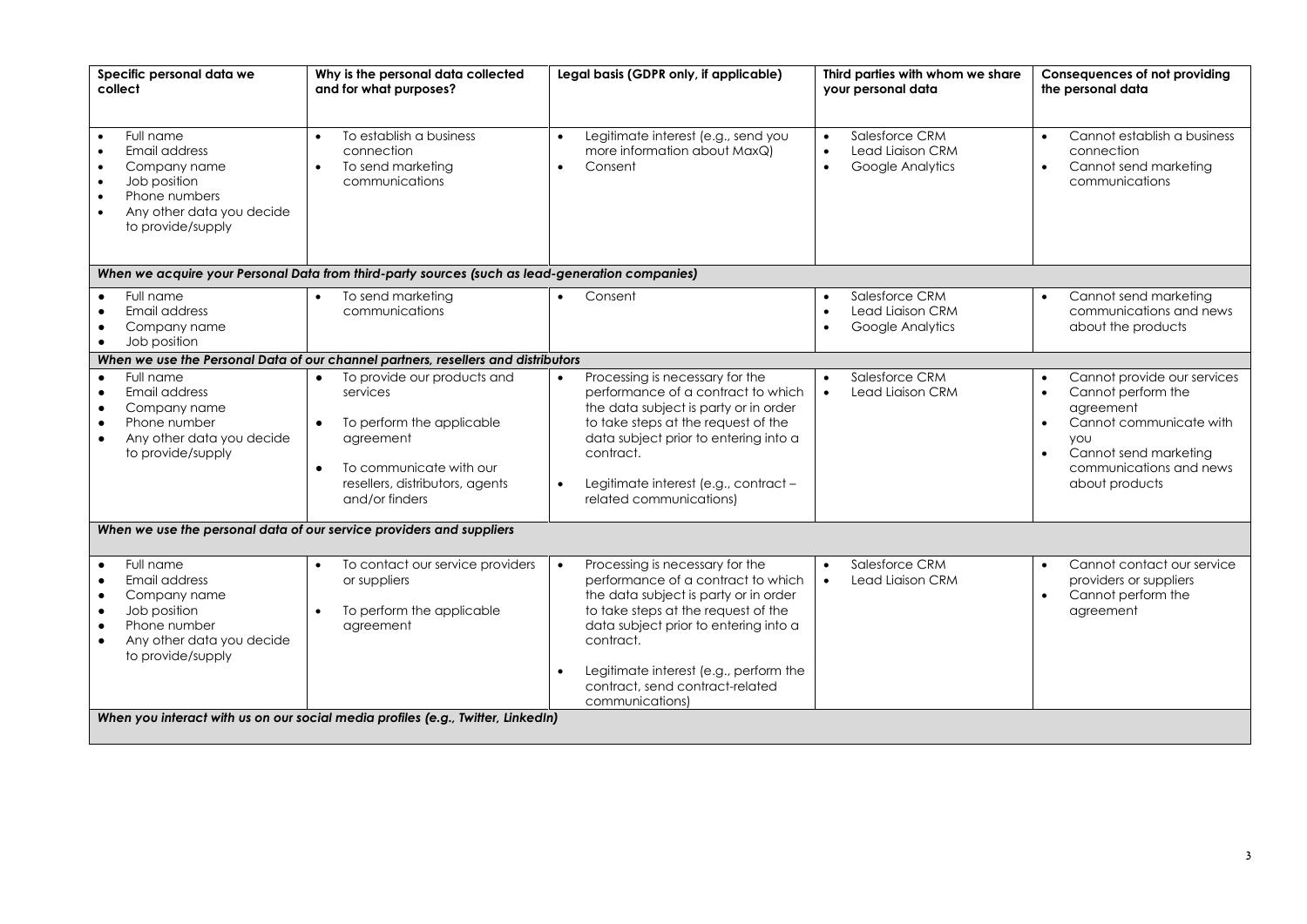| Specific personal data we                                                                           | Why is the personal data collected                                                                               | Legal basis (GDPR only, if applicable)                                 | Third parties with whom we share     | Consequences of not providing                                                                                                                                 |
|-----------------------------------------------------------------------------------------------------|------------------------------------------------------------------------------------------------------------------|------------------------------------------------------------------------|--------------------------------------|---------------------------------------------------------------------------------------------------------------------------------------------------------------|
| collect                                                                                             | and for what purposes?                                                                                           |                                                                        | your personal data                   | the personal data                                                                                                                                             |
| Full name<br>Email address<br>Social media handle<br>Any other data you decide<br>to provide/supply | To reply and/or respond to your<br>request or question<br>To establish a first business<br>connection/discussion | Legitimate interest (e.g., send<br>you more information about<br>MaxQ) | Lead Liaison CRM<br>Google Analytics | Cannot reply or respond to<br>your request<br>Cannot establish a business<br>connection<br>Cannot send marketing<br>communications and news<br>about products |

Finally, please note that some of the abovementioned personal data will be used for fraud detection and prevention, and for security purposes. The abovementioned personal data may also be used to comply with applicable laws, with investigations performed by the relevant authorities, law enforcement purposes, and/or to exercise or defend legal claims.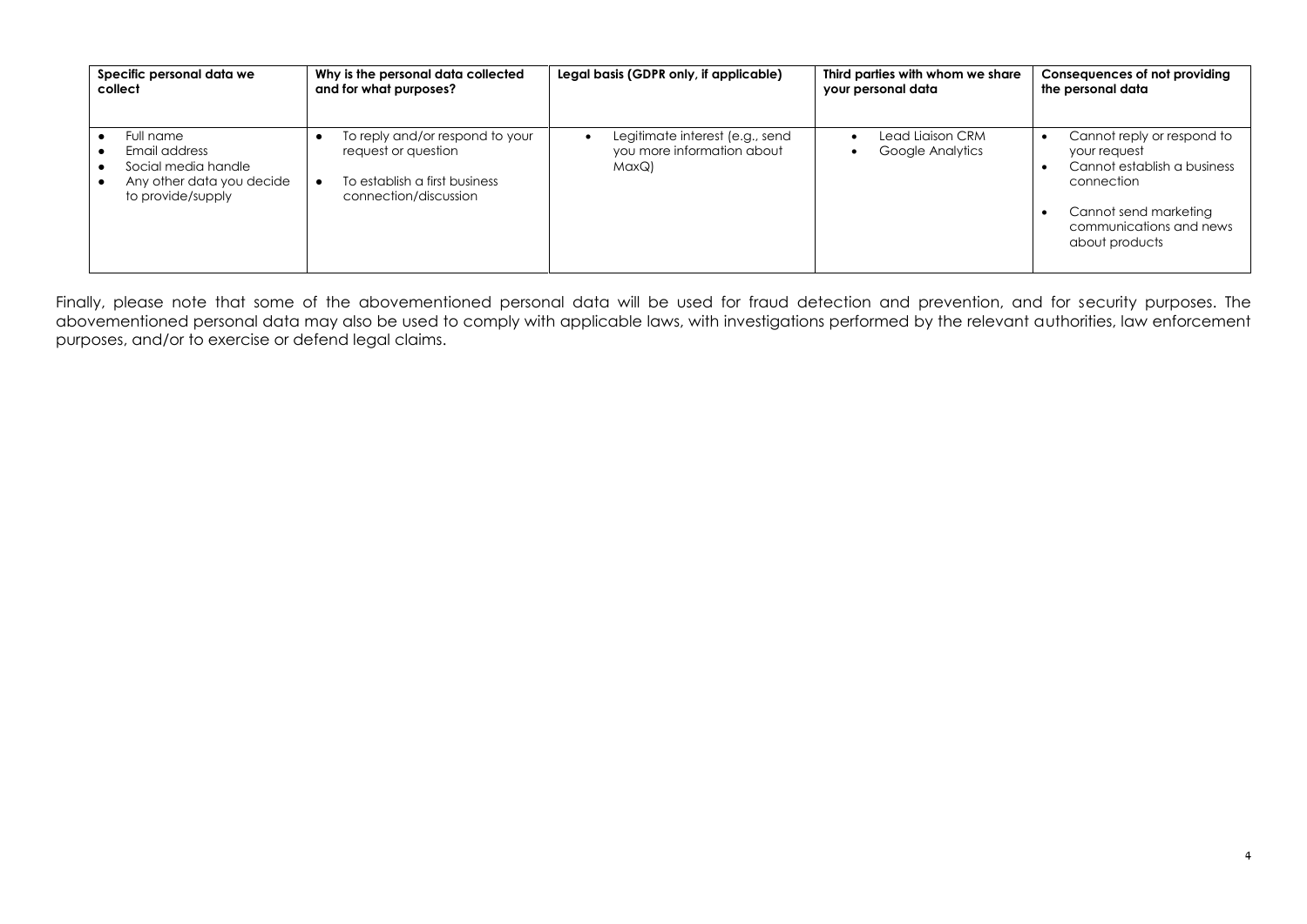# **2. PERIOD OF STORAGE OF COLLECTED PERSONAL DATA**

- Retention Personal Data. Your personal data (as described above) will be stored until we: (i) no longer need the information and proactively delete it or (ii) you send a valid deletion request. Please note that we will retain it for a longer or shorter period in accordance with data retention laws.
- Additional Information on Data Retention. Other circumstances in which we will retain your personal data for longer periods of time include: (i) where we are required to do so in accordance with legal, regulatory, tax or accounting requirements, or (ii) for us to have an accurate record of your dealings with us in the event of any complaints or challenges, or (iii) if we reasonably believe there is a prospect of litigation relating to your personal data or dealings. We have an internal data retention policy to ensure that we do not retain your personal data perpetually. Regarding retention of cookies, you can read more in our cookie policy (available in the link provided above).

## <span id="page-4-0"></span>**3. HOW WE PROTECT YOUR INFORMATION**

We have implemented appropriate technical, organizational and security measures designed to protect your personal data. However, please note that we cannot guarantee that the information will not be compromised as a result of unauthorized penetration to our servers. As the security of information depends in part on the security of the computer, device or network you use to communicate with us and the security you use to protect your user IDs and passwords, please make sure to take appropriate measures to protect this information.

# <span id="page-4-1"></span>**4. HOW WE SHARE YOUR PERSONAL DATA**

In addition to the recipients described above, we may share your personal data as follows:

- 4.1. To the extent necessary, with regulators, courts or competent authorities, to comply with applicable laws, regulations and rules (including, without limitation, federal, state or local laws), and requests of law enforcement, regulatory and other governmental agencies or if required to do so by court order;
- 4.2. If, in the future, we sell or transfer, or we consider selling or transferring, some or all of our business, shares or assets to a third party, we will disclose your personal data to such third party (whether actual or potential) in connection with the foregoing events;
- 4.3. In the event that we are acquired by, or merged with, a third-party entity, or in the event of bankruptcy or a comparable event, we reserve the right to transfer, disclose or assign your personal data in connection with the foregoing events; and/or
- 4.4. Where you have provided your consent to us sharing or transferring your personal data (e.g., where you provide us with marketing consents or opt-in to optional additional services or functionality).

### <span id="page-4-2"></span>**5. ADDITIONAL INFORMATION REGARDING TRANSFERS OF PERSONAL DATA**

• Where we transfer your personal data outside of the EU/EEA, for example to our affiliates and/or third parties who help provide our products and services, we will obtain contractual commitments and or assurances from them to protect your Personal Data or rely on adequacy decisions issued by the European Commission. Some of these assurances are well recognized certification schemes like the EU - US Privacy Shield for the protection of personal data transferred from within the EU to the United States. You can read more here: [https://ec.europa.eu/info/law/law-topic/data-protection/data](https://ec.europa.eu/info/law/law-topic/data-protection/data-transfers-outside-eu/adequacy-protection-personal-data-non-eu-countries_en)[transfers-outside-eu/adequacy-protection-personal-data-non-eu-countries\\_en;](https://ec.europa.eu/info/law/law-topic/data-protection/data-transfers-outside-eu/adequacy-protection-personal-data-non-eu-countries_en) and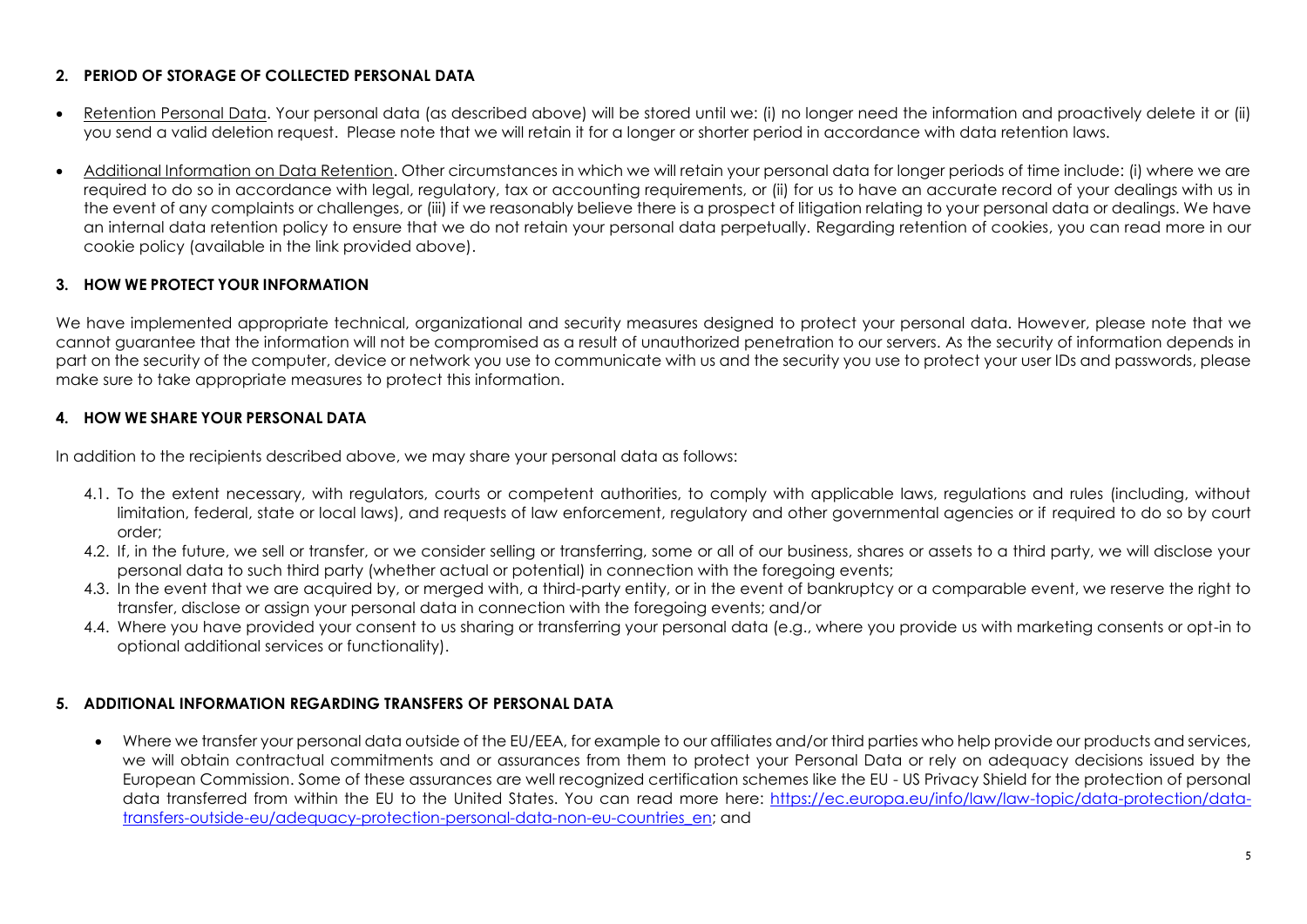• Where we receive requests for information from law enforcement or regulators, we carefully validate these requests before any personal data is disclosed.

# <span id="page-5-0"></span>**6. YOUR PRIVACY RIGHTS**

- 6.1. Rights: The following rights (which may be subject to certain exemptions or derogations) shall apply to certain individuals (some of which only apply to individuals protected by the GDPR):
	- o You have a right to access personal data held about you. Your right of access may normally be exercised free of charge; however, we reserve the right to charge an appropriate administrative fee where permitted by applicable law;
	- o You have the right to request that we rectify any personal data we hold that is inaccurate or misleading;
	- o You have the right to request the erasure/deletion of your personal data (e.g. from our records). Please note that there may be circumstances in which we are required to retain your personal data, for example for the establishment, exercise or defense of legal claims;
	- $\circ$  You have the right to object, to or to request restriction, of the processing:
	- o You have the right to data portability. This means that you may have the right to receive your personal data in a structured, commonly used and machine-readable format, and that you have the right to transmit that data to another controller;
	- o You have the right to object to profiling;
	- o You have the right to withdraw your consent at any time. Please note that there may be circumstances in which we are entitled to continue processing your data, in particular if the processing is required to meet our legal and regulatory obligations. Also, please note that the withdrawal of consent shall not affect the lawfulness of processing based on consent before its withdrawal;
	- o You also have a right to request certain details of the basis on which your personal data is transferred outside the European Economic Area, but data transfer agreements and/or other details may need to be partially redacted for reasons of commercial confidentiality;
	- o You have a right to lodge a complaint with your local data protection supervisory authority (i.e., your place of habitual residence, place or work or place of alleged infringement) at any time or before the relevant institutions in your place of residence. We ask that you please attempt to resolve any issues with us before you contact your local supervisory authority and/or relevant institution.

You can exercise your rights by contacting us at marketing@maxq.ai. Subject to legal and other permissible considerations, we will make every reasonable effort to honor your request promptly in accordance with applicable law or inform you if we require further information in order to fulfil your request. When processing your request, we may ask you for additional information to confirm or verify your identity and for security purposes, before processing and/or honoring your request. We reserve the right to charge a fee where permitted by law, for instance if your request is manifestly unfounded or excessive. In the event that your request would adversely affect the rights and freedoms of others (for example, would impact the duty of confidentiality we owe to others) or if we are legally entitled to deal with your request in a different way than initial requested, we will address your request to the maximum extent possible, all in accordance with applicable law.

# <span id="page-5-1"></span>**7. ANALYTIC TOOLS**

# 7.1. Google Analytics

o The Website uses a tool called "**Google Analytics**" to collect information about use of the Website. Google Analytics collects information such as how often users visit this Website, what pages they visit when they do so, and what other websites they used prior to coming to this Website. We use the information we get from Google Analytics to maintain and improve the Website and our products. We do not combine the information collected through the use of Google Analytics with personal information. Google's ability to use and share information collected by Google Analytics about your visits to this Website is restricted by the Google Analytics Terms of Service, available at